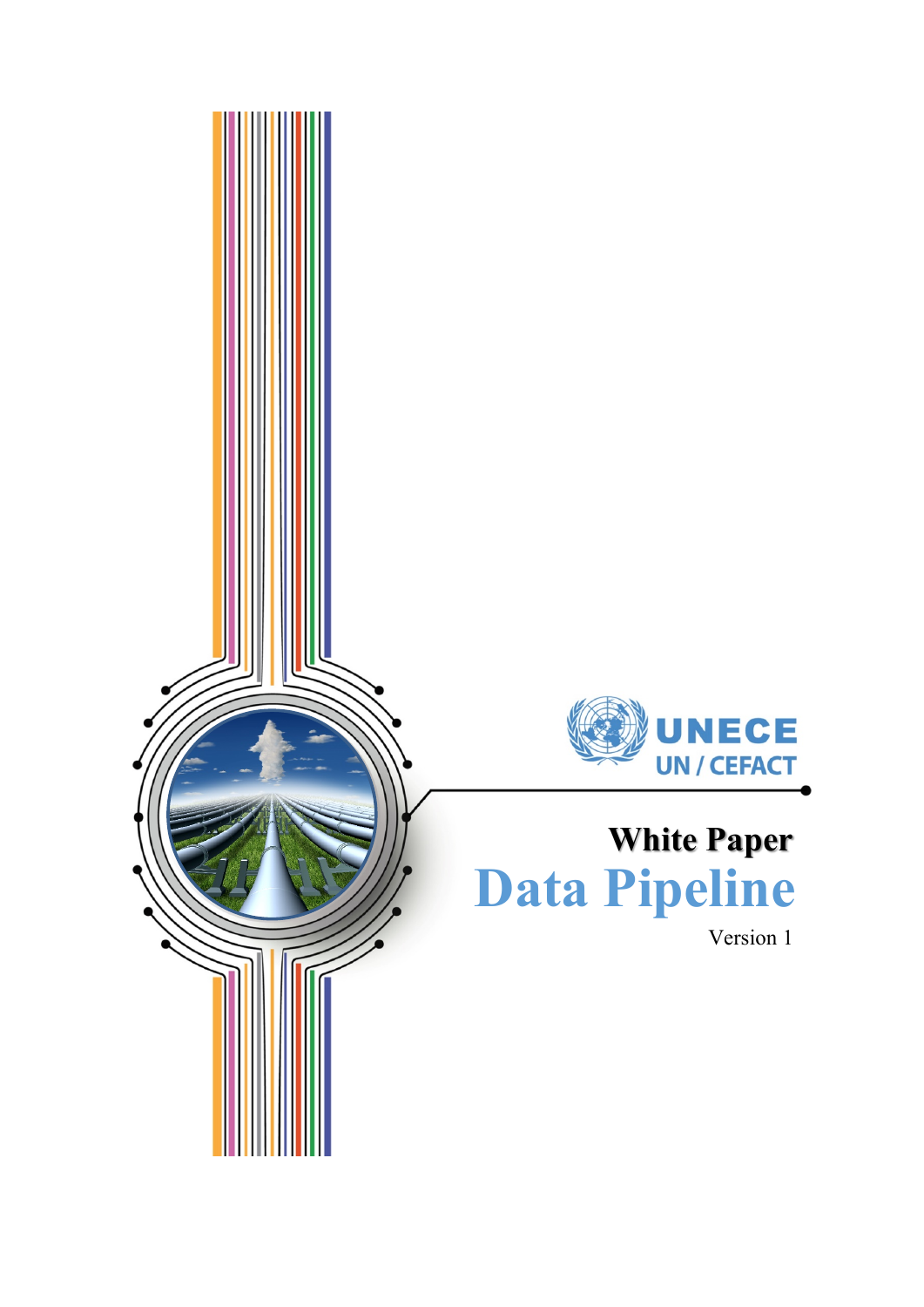### **Note**

The designations employed and the presentation of the material in this publication do not imply the expression of any opinion whatsoever on the part of the Secretariat of the United Nations concerning the legal status of any country, territory, city or area, or of its authorities, or concerning the delimitation of its frontiers or boundaries.

# **Achnowledgement**

The UNECE Trade Facilitation Section and UN/CEFACT would like to express its gratitude to the experts who participated in the development of this paper: Mr. David Roff (project leader), Ms. Sue Probert (supporting Vice Chair and then Chair), Mr. Lance Thompson (Chair and then UNECE Secretariat), and Ms. Hanane Becha, Ms. Kaye Cheri, Mr. Todd Frasier, Mr. Steven Hill, Rudy Hemeleers.

#### **The United Nations Centre for Trade Facilitation and Electronic Business (UN/CEFACT)**

#### **Simple, Transparent and Effective Processes for Global Commerce**

UN/CEFACT's mission is to improve the ability of business, trade and administrative organizations, from developed, developing and transitional economies, to exchange products and relevant services effectively. Its principal focus is on facilitating national and international transactions, through the simplification and harmonization of processes, procedures and information flows, and so contribute to the growth of global commerce.

Participation in UN/CEFACT is open to experts from United Nations Member States, Intergovernmental Organizations and Non-Governmental Organizations recognised by the United Nations Economic and Social Council (ECOSOC). Through this participation of government and business representatives from around the world, UN/CEFACT has developed a range of trade facilitation and e-business standards, recommendations and tools that are approved within a broad intergovernmental process and implemented globally.

**[www.unece.org/cefact](http://www.unece.org/cefact)**

ECE/TRADE/C/CEFACT/2018/8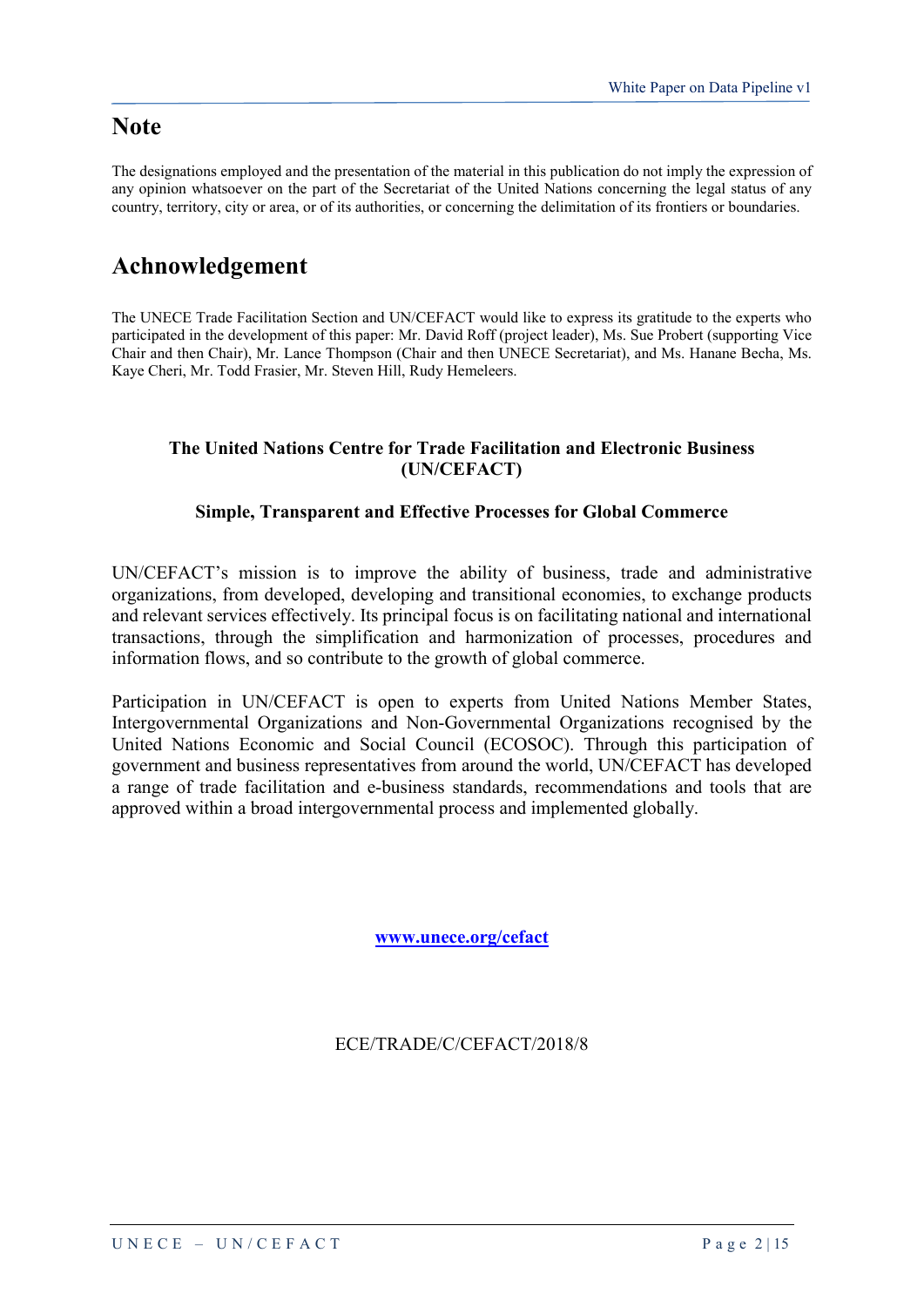### **Summary**

This White Paper builds upon the work that was undertaken by several European Union projects (Cassandra, CORE, SELIS) and which was brought to UN/CEFACT in order to provide a consistent definition and understanding of what is a Data Pipeline and how it should function. This paper also explores the possible information which can be input or output from a Pipeline at various "waypoints" along the life cycle of a transaction.

This document was submitted to the twenty-fourth session of the UN/CEFACT Plenary for noting with the symbol ECE/TRADE/C/CEFACT/2018/8.

# **Foreword**

Data quality is one of the key issues facing regulatory agencies when moving to electronic means of communication. Capturing data earlier in the supply chain allows customs and other agencies at the border to perform risk analysis and plan the volume of arrivals; however, if that data is not accurate, the analysis will likewise not be accurate.

Data Pipelines propose an innovative method to capture data at its source, integrate it into a Pipeline using a standard Pipeline Data Exchange Structure, avoid repetition of data from the different actors on the supply chain and make the necessary information available to government agencies. In so doing, first-hand information only is being shared and not second-hand or re-interpreted…

In this model, pipelines are private-sector driven. The initial implementation prove that such arrangements are beneficial for all stakeholders, providing a source of improved information and data management.

We would encourage all entities to consider exchanging information collaboratively via Data Pipelines as described in this paper and we would encourage government agencies to facilitate the establishment of such mechanisms in their economies and to allow data interaction with regulatory systems.

> Maria Ceccarelli Acting Director, Economic Cooperation and Trade Division United Nations Economic Commission for Europe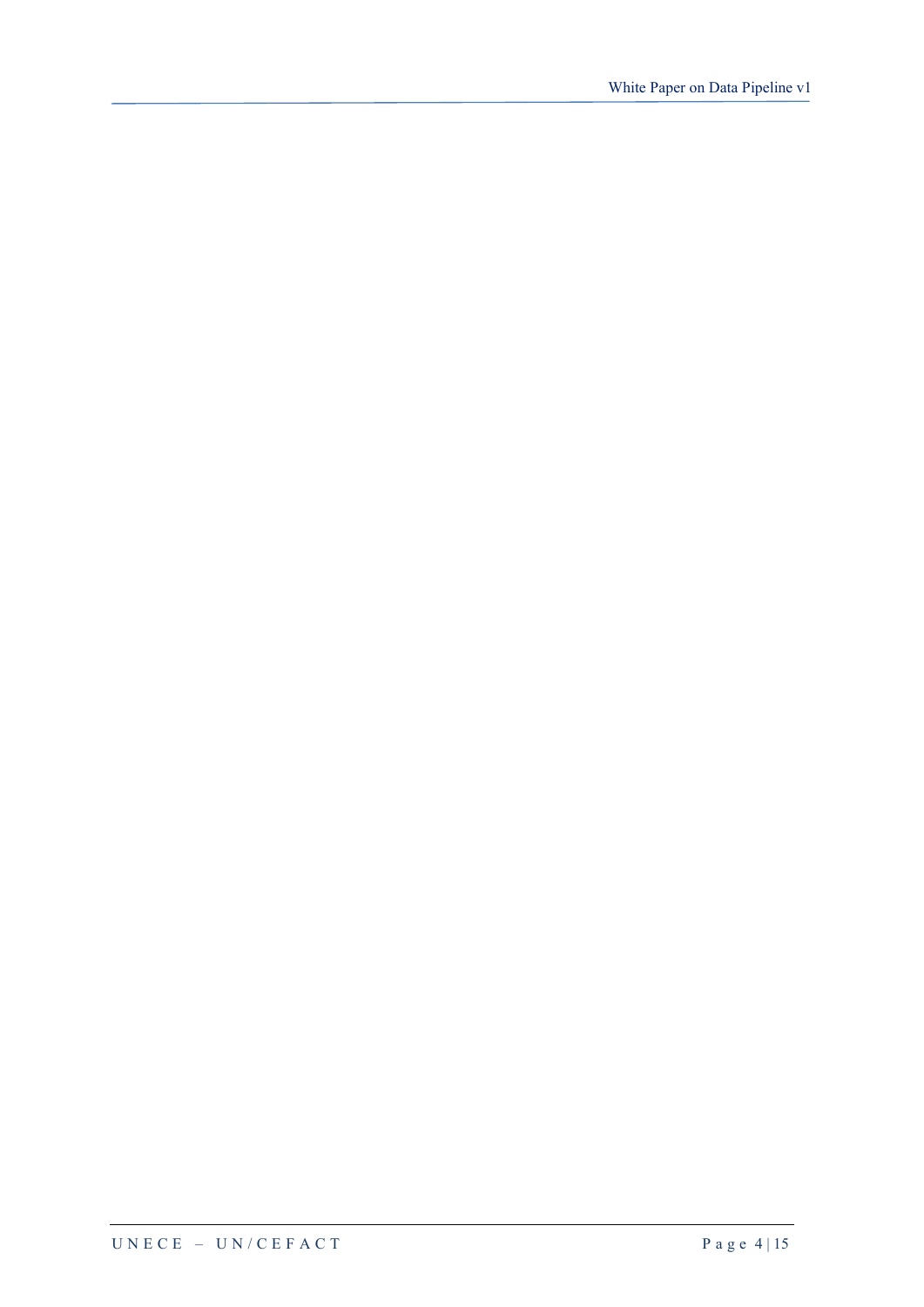# **Table of Contents**

| 1              |               |  |
|----------------|---------------|--|
| $\overline{2}$ |               |  |
|                | 21            |  |
|                | 2.1.1         |  |
|                | 2.1.2         |  |
|                | $2.2^{\circ}$ |  |
|                | 2.3           |  |
| 3              |               |  |
|                | 3.1           |  |
|                | 3.2           |  |
|                | 3.3           |  |
|                | 3.4           |  |
| 4              |               |  |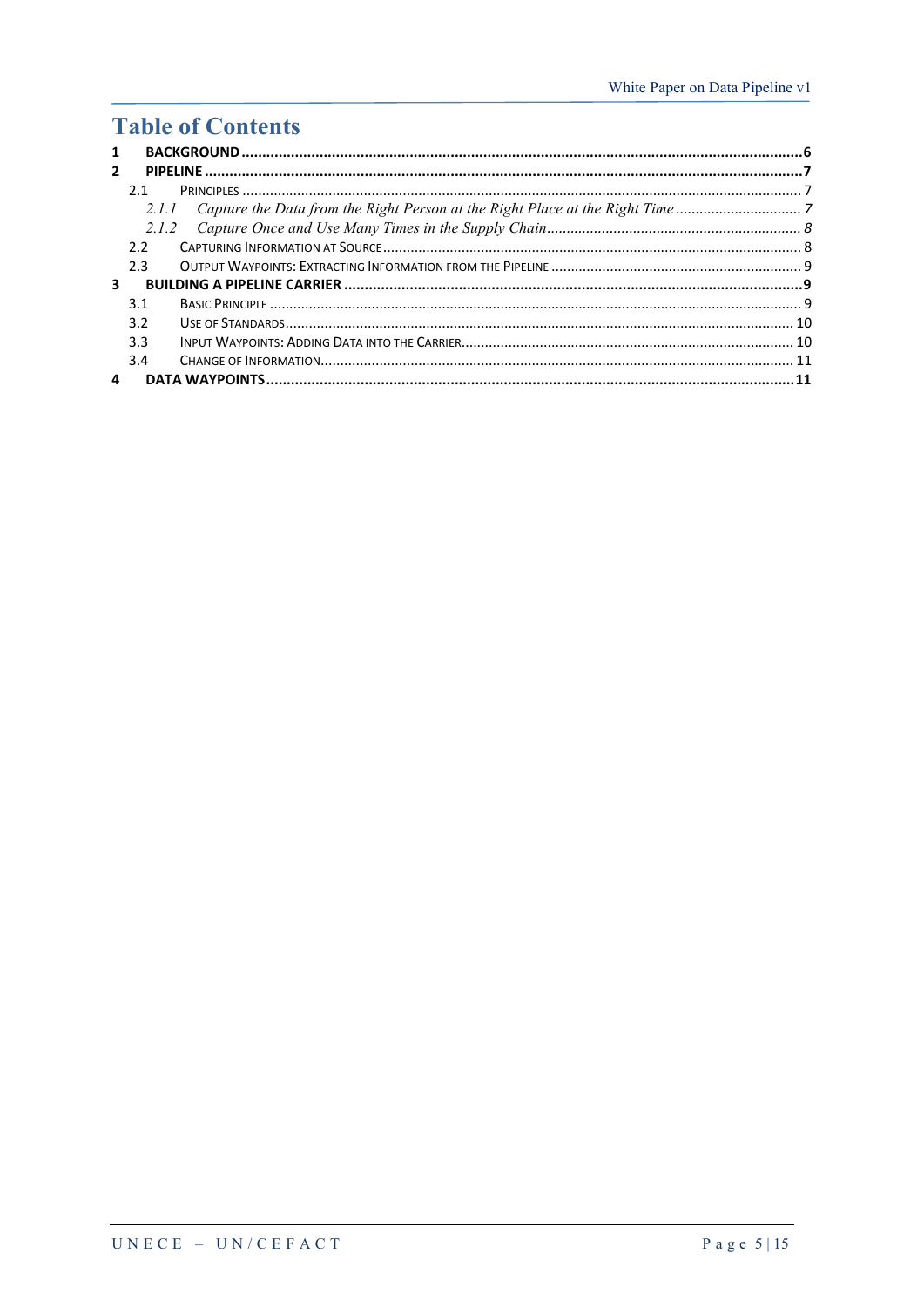### <span id="page-5-0"></span>**1 Background**

The supply chain of today is much more complex than it has ever been, yet the data flows are still built around traditional paper-based processes that no longer satisfy today's requirements. The need for accurate, timely data through a supply chain is now a standard requirement from the commercial sector, yet the data provided by multiple parties is often re-keyed several times, typically open to interpretation or watering down to populate various types of documents that are passed between parties to support regulatory, financial or operational requirements. This is often done without consideration of where those documents will go or who will use them and for what purpose beyond the initial recipient.

This document-based approach does not adequately support today's requirements. With the increased automation that businesses are implementing into their warehouses and the advancements made in artificial intelligence (AI) and predictive analytics, the quality, timing and accuracy of data is more important than ever.

Consider the damage that inaccurate data could cause to a business when used unknowingly in decision making and planning, as well as financial forecasting. A white paper by Professors Alan Braithwaite and Richard Wilding estimates that data inaccuracy among the United Kingdom top five retailers and their suppliers is costing as much as 1.4 billion pounds sterling per year  $-1$  $-1$  per cent of their total revenue.<sup>1</sup>

When commercial parties understand the risks, manage them, purchase goods using appropriate International Commercial Terms (Incoterms) and have visibility of their supply chain movements, they can manage the exceptions from real time data, and control the flow of goods into their business. This allows them to keep unexpected costs to a minimum and give a true and consistent landed cost for their goods. Businesses have demonstrated a 30 per cent reduction in their international supply chain costs using this approach.<sup>[2](#page-5-2)</sup>

Border agencies also face increasing volumes of cargo traffic at borders, due to larger vessels/aircraft and an increasingly globalized approach to the way products are bought through less traditional methods, but now more commonplace channels, such as e-commerce platforms. Dealing with this increase in volume demands resources and the use of the correct data to enable efficient risk assessment and clearance to take place. It is indicated that a 50 per cent reduction in regulatory administration at the border could be worth 370 million pounds sterling.

However, poor quality data is all too often presented to these border agencies through the use of a manifest. This data is sometimes third or fourth hand and rarely comes from its true source. Freight forwarders often identify themselves or their overseas agent as the shipper and consignee on transport documents such as the bill of lading, making it increasingly difficult to identify the true parties related to the goods. In addition, industries like insurance companies may stipulate that 'terms' such as 'said to contain' need to be added to a bill of lading which leads to the use of data too imprecise when provided to the applicable border agency. Inaccurate or late data presents challenges and creates inefficiencies at borders around the world.

<u>.</u>

<span id="page-5-2"></span><span id="page-5-1"></span><sup>1</sup> SupplyChainStandard.com, 'Data inaccuracy costs retail 1.4 billion pounds sterling', viewed 2 July 2010, www.supplychainstandard.com/liChannelID/20/Articles/3048/Data+inaccuracy+costs+retail+14+bn.html 2 D10.4 CORE Final report on phase two developments of the Felixstowe demonstrator.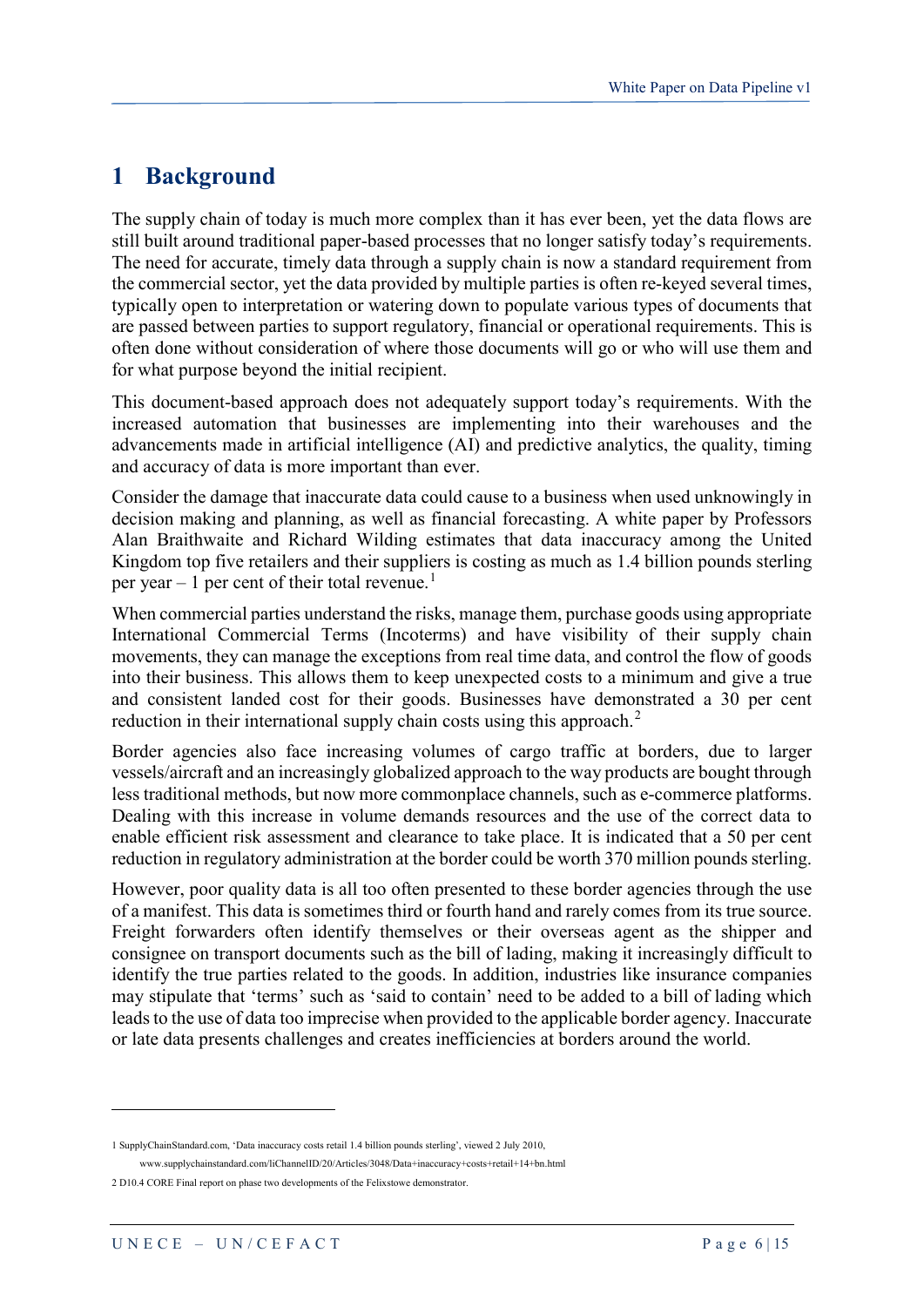Trust in the data quality and source of the data is key for the industry as a whole to move away from the 'paper safety net'. Lack of trust in the data is hindering global trade facilitation and the move to true digitalization of the supply chain. Paper free initiatives in all modes of transport are yet to become widely adopted. For example, in sea freight many bills of lading are still made up of three originals and require six copies and even digitizing of the documents isn't acceptable for many.

# <span id="page-6-0"></span>**2 Pipeline**

The concept of a data pipeline allows data that originates at its source to be provided once and used multiple times throughout the supply chain, regardless of the mode of transport, party or border agency that needs to access the data.

In the pipeline concept, information is structured around waypoints when information is injected into the pipeline ("input waypoints") or when information is extracted from the pipeline ("output waypoints"). Various events take place in the process and movement of goods and these can potentially be "input waypoints", "output waypoints" or both.

There is commonality of these waypoints across all modes of transport. For example, goods need to be loaded onto a means of transport and need to be delivered to a location. Throughout the movement there are many waypoints that can take place which may trigger an important related event such as payment for the goods or transportation service which may demonstrate change of ownership or responsibility. These events can trigger a push of data or a pull of data for those that have the required access to this type of data.

During the Buy, Ship, Pay process that takes place, various data is captured and logged for use in the sales contract, invoicing process and the physical movement of goods. Rather than documents being passed through the chain on request or as a matter of course, the focus should be around making the required data available to those who need it for a specific purpose. This data should be captured upfront and made available using channels where the security of the data is contained and restricted for those that require it. This data should be entered into the pipeline as close to the original source as possible, and preferably directly from the systems that generate the data to show compliance and remove the possibility of illegal or erroneous tampering. The consignor knows more about the goods than any other stakeholder; hence, they are a key actor in the pipeline concept.

### <span id="page-6-1"></span>**2.1 Principles**

#### <span id="page-6-2"></span>**2.1.1 Capture the Data from the Right Person at the Right Place at the Right Time**

Capturing data at or as close to its source as possible is a key pipeline data carrier principle and offers multiple benefits to the actors in the supply chain. Data quality can be improved as the actors providing the data (the right person) access it at its origin (the right place) and so are able to provide reliable and detailed data elements to the Pipeline Data Exchange Structure (PDES).

Capturing key information at its source, rather than later on in the supply chain, removes the need to rely on data which has been re-entered by other actors, eliminating the risk of error or data misinterpretation. Data availability is also enhanced (the right time), as data will be input earlier and hence available for inclusion in data sets destined for cross-border agencies. Logistics and commercial planning and organization can also benefit.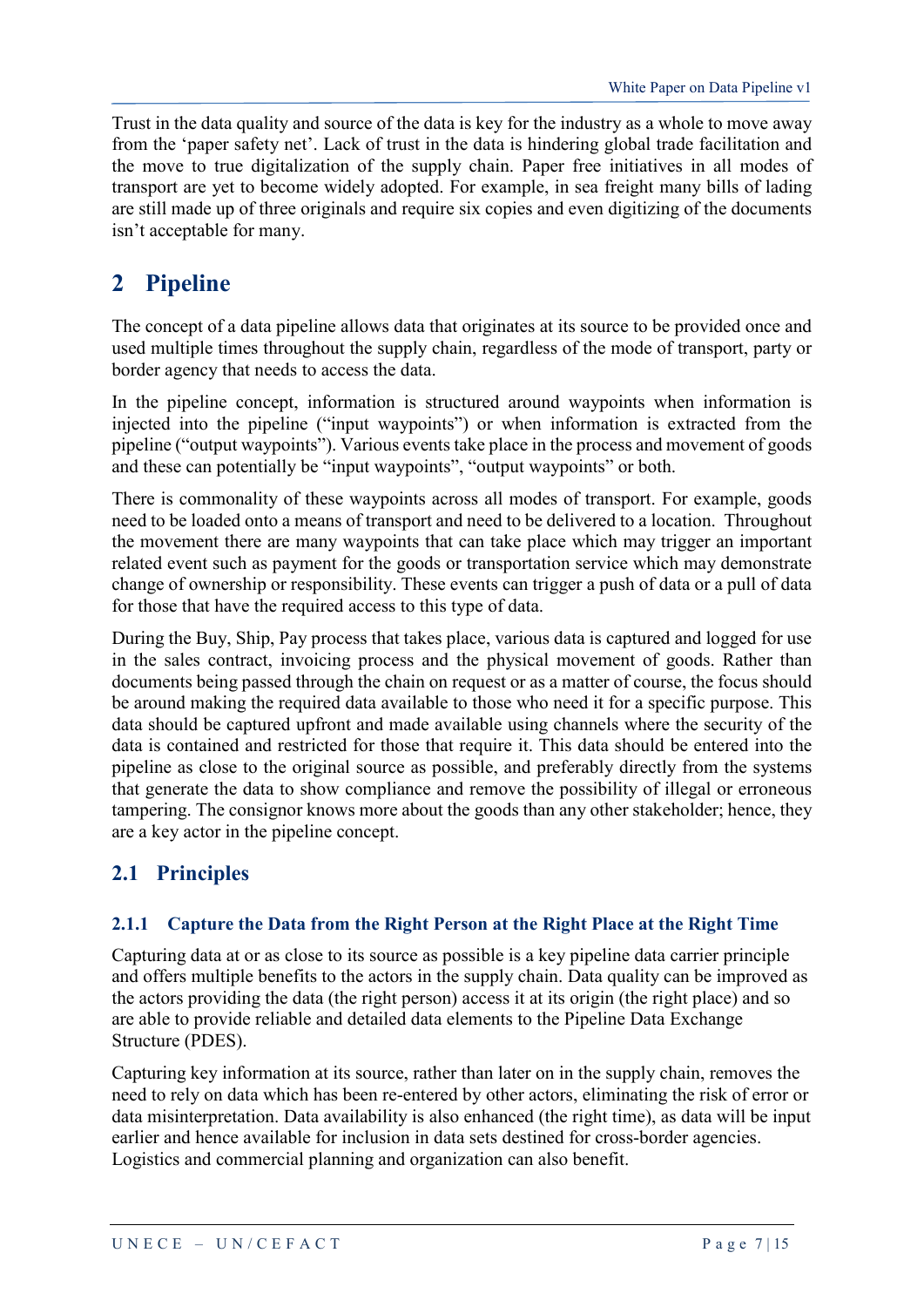For some, capturing the data from the source can be a challenging situation. For many actors in the supply chain they may resist as they have never had to provide this type of data before. Commercial understanding of the reasons why this is important need to be explained. It could form part of the sales contract or price negotiation as it would be considered a valued service and savings would be obtained further down the supply chain.

Regulatory bodies are increasingly upstreaming the compliance frontier further up the supply chain, for example in air freight the Pre-Load Advance Cargo Information for security filing is demanding data earlier in the transportation movement.

#### <span id="page-7-0"></span>**2.1.2 Capture Once and Use Many Times in the Supply Chain**

A second important principle is that not only is pipeline data collected early on in the movement of goods along the supply chain, but once a data element is included in the pipeline data exchange structure, it does not need to be re-entered. This reflects the single window principle of sharing electronic data as defined in UNECE Recommendation 33.[3](#page-7-2) Data re-entry is reserved exclusively for data elements that have changed or need correcting. The pipeline data exchange structure makes it possible for the data elements to be used by multiple cross-border agencies, avoiding the need to resubmit data for each agency. For certain types of data such as parties (buyer, seller) the use of external trusted data source(s) could be included to provide certainty.

### <span id="page-7-1"></span>**2.2 Capturing Information at Source**

Data captured from the source of the information provides more certainty that the information provided is correct at that point in the process. The consignor is a key actor to start the data capture in the transport process. The consignor knows more about the goods than any other actor in the supply chain at that point in time and in most cases, they are the last actor to physically touch the goods before being sealed for transport. This data used for customs declarations (export or import) will be more faithful to reality as declarants can provide information coming from the source.

The transport provider will also provide key insight around the journey of the shipment. Many road hauliers provide GPS tracking data. Ports, sea freight and air freight carriers, provide actual events that take place in the transport process, that are beneficial commercially as well as from a risk perspective. For example, ports of call on a shipment, arrival or departure dates all mark key points and are available electronically.

More advanced providers of data exist and can easily be integrated into the pipeline using more digital automated methods. For example, "Internet Of Things" (IoT) devices on containers, at ports and weigh bridges all provide the opportunity to 'digitally link' the events or waypoints of transport movements.

Participating businesses which are prepared to voluntarily provide advanced data can and will also provide input data back to the pipeline. For example, 'goods receipt' at their warehouse and confirmation of package totals received. It is beneficial for them to do this as the data could be fed back through output waypoints to the customs authorities to correct or amend the import customs declaration from the simplified declaration made before the container is opened or pallet unpacked.

<u>.</u>

<span id="page-7-2"></span><sup>&</sup>lt;sup>3</sup> UNECE Recommendation 33, 2005, [http://www.unece.org/fileadmin/DAM/cefact/recommendations/rec33/rec33\\_trd352e.pdf](http://www.unece.org/fileadmin/DAM/cefact/recommendations/rec33/rec33_trd352e.pdf)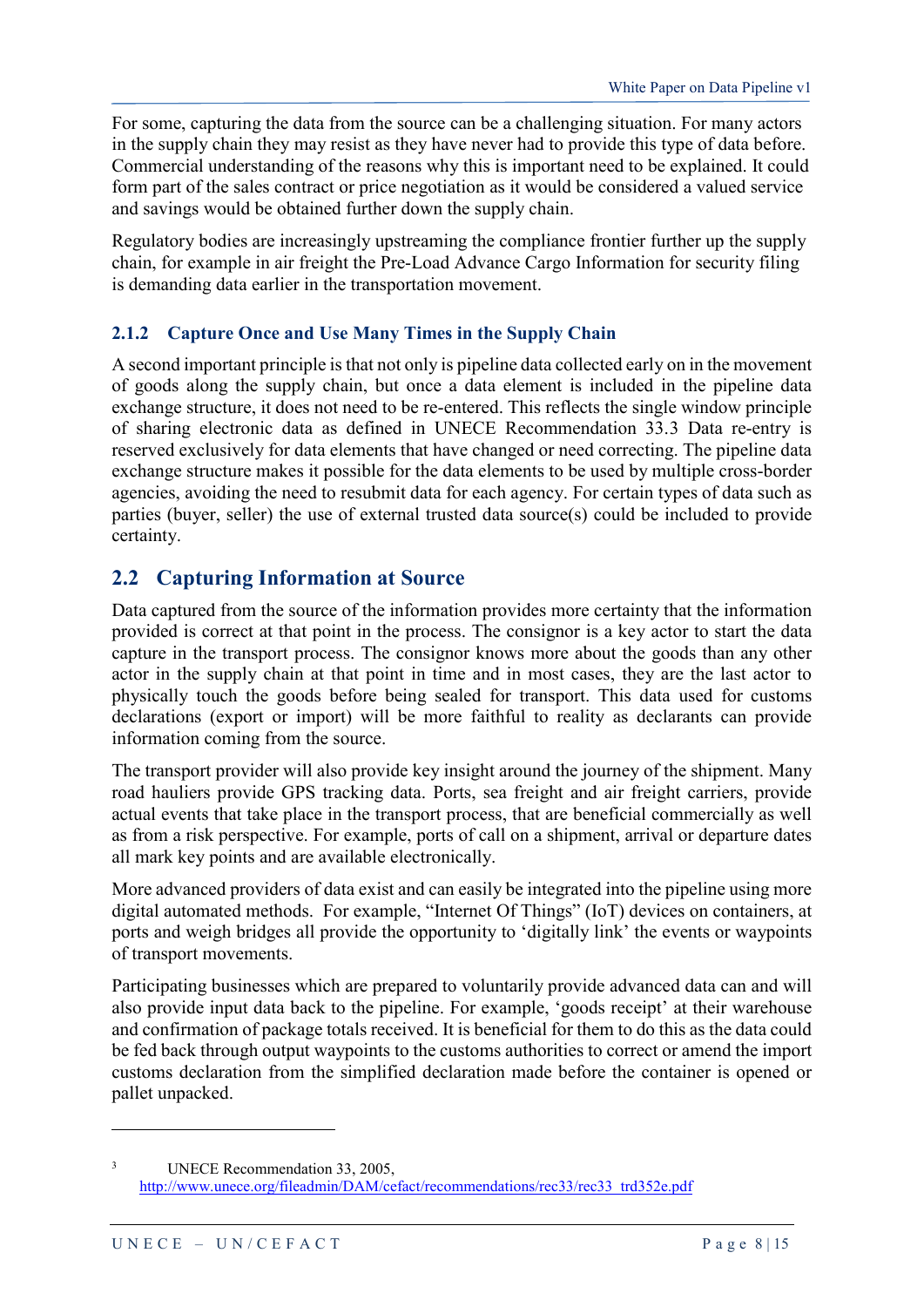Sources of data must be augmented to provide the whole data set for the PDES. No single party can capture everything for every shipment as the nature of supply chains is that it is multi party. For this reason, data provided should be limited to that which is originating and known to be true to that source, at that point in time. The data around the goods, augmented with transport data and security data, forms a complete and neutral picture of what actually took place during the movement.

#### <span id="page-8-0"></span>**2.3 Output Waypoints: Extracting Information from the Pipeline**

Data contained in the pipeline can be extracted by the authorized actors by using two methods, push or pull.

- Push Methodology Some regulatory agencies desire data to be pushed to their data repositories. They then store this data and use it to assess risk and provide historical retrospective in their own internal systems.
- Pull Methodology Some regulatory agencies desire a pull process where and when they can request data using a secure access token or similar. They plan to evaluate risk internally in their own systems. If a shipment is selected for inspection they can request the data and its history to re-evaluate the risk and make a decision without the need for a physical inspection or manual intervention to provide documentation.

Both methods have their advantages and drawbacks; however, commonly both require the use of a structured, standardized data model. This reduces the development effort and the data analytics energy required to make sense of the data and provide certainty of the data fields of interest to the local regulatory agencies.

This push and pull methodology can be adapted for output waypoints between commercial actors as well. In these cases, the relevant privacy and data ownership aspects would need to be addressed bilaterally or multilaterally. These methods could also be used for data exchange between data pipeline providers.

# <span id="page-8-1"></span>**3 Building a Pipeline Carrier**

### <span id="page-8-2"></span>**3.1 Basic Principle**

It is important to identify the actors who will be providing the input waypoint data ahead of time and enable them to contribute to the PDES.

When building a PDES there needs to be a clear path for inbound data to be captured at the right place and added to the overall pipeline carrier. The data would be added in blocks or snippets which relate specifically to new or updated data that is being captured from that source. It is important that data that is specific and known to be true at the input waypoint is what is being completed, and not to provide 'passed on' or 'hearsay' information that cannot be proven. Some input waypoints will contain 'planned' data; for example, the route plan for the transport movement. This type of data can be used to predict or estimate when something should be happening and provide exceptions when it does not happen. This, in turn, improves business planning, targeting and risk assessment.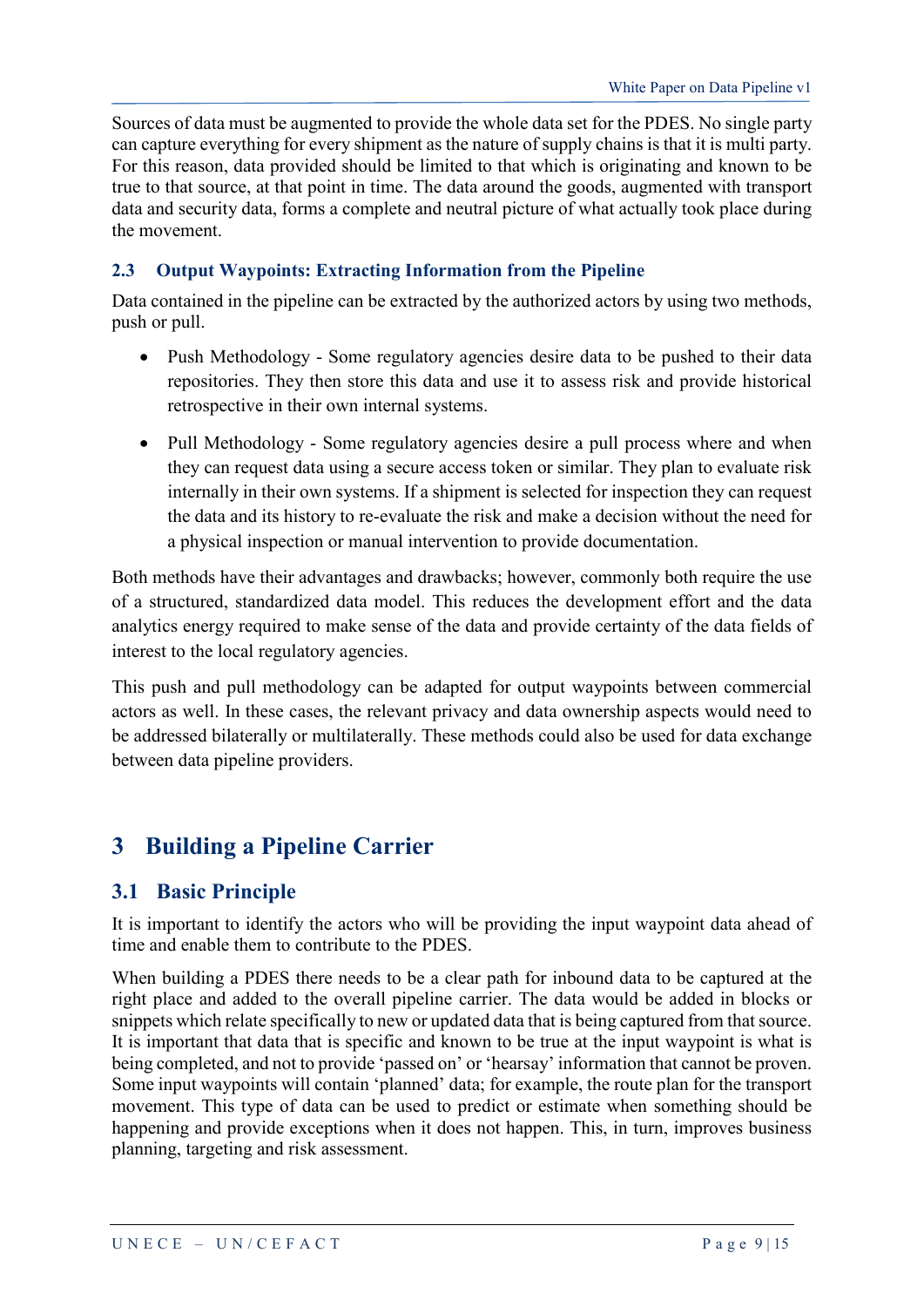The use of web services would assist with the capture and validation of the information for the providers and recipients, given that the stakeholders agree on message protocols and related services.

Ideally, the captured data should be timestamped and recorded for auditing, as well as identifying the source and location of the data capture for further analysis by risk assessment tools.

Missing data can be identified by exception management. The transport departure confirmation would be expected by the planned time noted in an earlier input waypoint. If it is missing, the data can be queried with the relevant party or source automatically.

Due to the number of actors and data capture points that could be automated using IoT devices, the environment is well suited to the use of Distributed Ledger Technology (DLT) such as Blockchain.

#### <span id="page-9-0"></span>**3.2 Use of Standards**

The PDES is intended to be a model that anyone could use and eventually exchange from one Pipeline data carrier to another. If this is to be the case, the use of internationally recognized standards is essential. Information must be unambiguously understood between the sender and any party that is authorized to receive the information.

The standard is important on several levels, including:

- i. Firstly, the data element level to ensure that the semantics are understood to be the same across all participants.
- ii. It is recommended to codify information when possible in order to avoid misunderstandings due to language or spelling differences; such code lists and data types must also be standardized in order to be mutually understood.
- iii. The message structure should also be standardized as information is very rarely flat, but it is often hierarchal bringing information into relation with other information (for example, a seal should be associated to the container on which it is affixed; or the postal code should be associated to the party to which it is related).
- iv. The standardization of the exchange protocol can also facilitate the exchange of information, though this can be less critical than the three other levels of standards.

The UN/CEFACT Pipeline project includes this paper and the technical artefacts that standardize the data, the code lists, the data types, the message structure (the PDES) and it also provides a suggested XML message format for the data exchange. UN/CEFACT standards are the most pertinent for this type of message because of the inherent business nature of the information being shared and the potential business and regulatory use of these. All of these deliverables are available on United Nations websites free of charge and all registered experts are invited to participate in its development and subsequent maintenance, also free of charge.

### <span id="page-9-1"></span>**3.3 Input Waypoints: Adding Data into the Carrier**

Information can be integrated into the PDES as a submission of a full document. However, in this case, information may be redundant as documents often repeat information that was established earlier in the data exchange. In this case, redundant information should not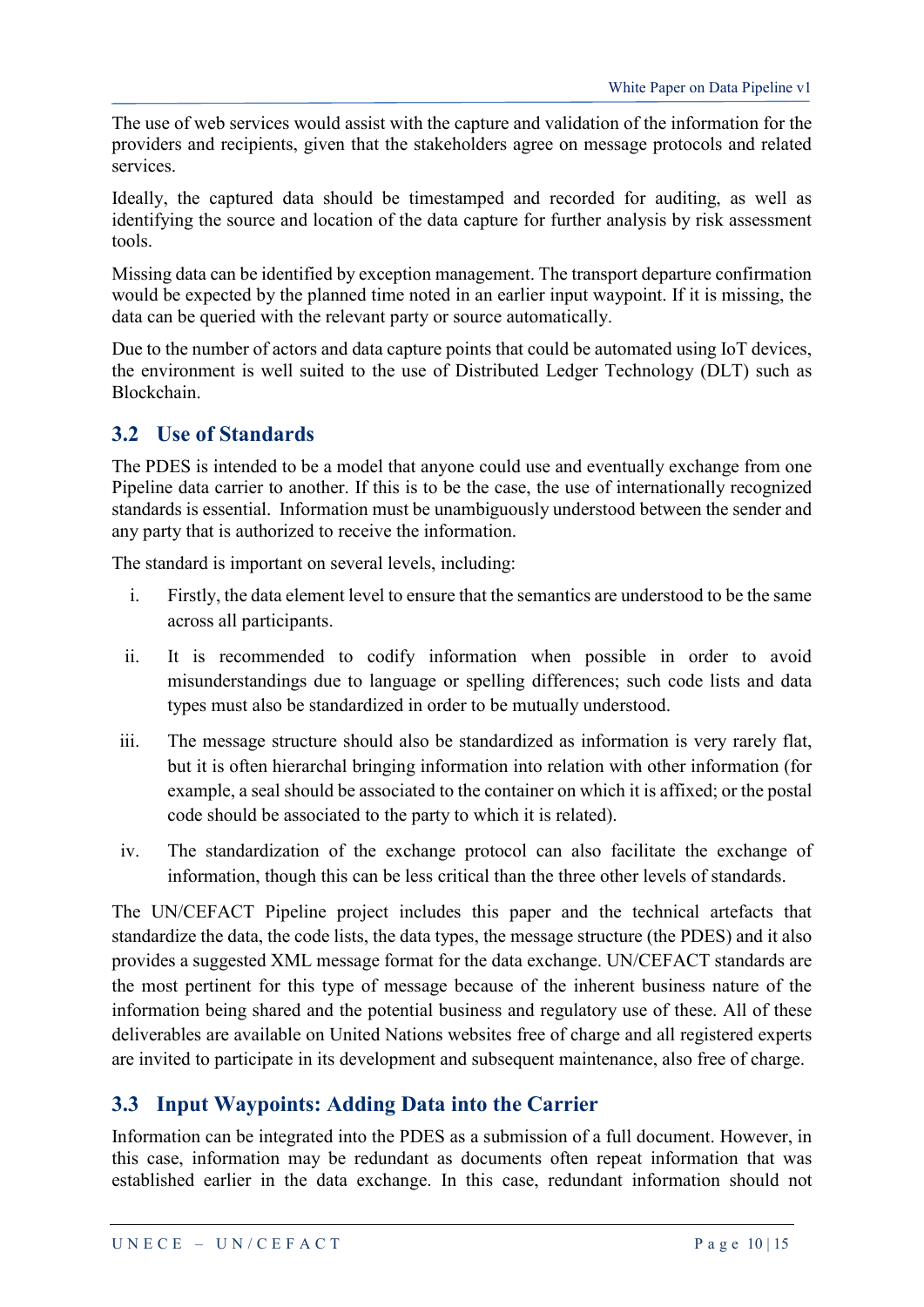overwrite previously submitted information unless it could be considered the data source (for example, the estimated time of departure of the means of transport might be provided earlier in the transaction, but the operator of the means of transport is the source for the actual time of departure and their data should be able to overwrite a previously sent estimation).

Information can be integrated as part of an exchange of data in a process-oriented approach. An Enterprise Resource Planning tool (ERP) might be able to provide snippets of information as they become available instead of waiting for the establishment of a traditional document. Similarly, information can be integrated through IoT devices such as smart containers, smart devices, warehouse scanners or other.

### <span id="page-10-0"></span>**3.4 Change of Information**

Data captured through the pipeline should in almost all cases be actual data that is true at that point in time. The amending of data should not as a rule take place; however, some waypoints can capture and provide the 'planned' route or 'estimated' arrival dates, which by nature are variable. At each input waypoint, the latest advised estimates for these events or factors could be provided.

If information is found to be incorrect after the time that it was provided it could be resent and could update the pipeline carrier; however, the new data should be time stamped and a flag set to indicate change after the event to provide those looking at pipeline data assurance that the data hasn't been tampered with. Only the original actor should be able to amend their waypoint data to maintain integrity. The challenge that amending data provides is one of lack of trust. If the data changes frequently or is being 'cleaned' before sending, it will not enable true automation in the supply chain. For example, if the data is being used in a distributed ledger technology, a 'smart contract' may be triggered once the data has entered the ledger. It is then too late to 'roll back' the outcome of that contract. For this reason, the changing of information once submitted should be carefully considered if appropriate for the intended use case.

# <span id="page-10-1"></span>**4 Data Waypoints**

Waypoints are the definitive moments in a supply chain when information is exchanged. Not all waypoints need to be used each time, but there should be a defined list so that pipelines can be implemented across all modes of transport and have a common understanding by all.

| Event / Input<br>Waypoint<br><b>Status Code from</b><br><b>UNECE Rec24</b> | <b>Type of Data</b>                                                                                                                                                                                                                                                                                              | Actor / Role /<br><b>Source</b> | <b>Description</b>                                                                                                                                                                                                                                                                                                                                |
|----------------------------------------------------------------------------|------------------------------------------------------------------------------------------------------------------------------------------------------------------------------------------------------------------------------------------------------------------------------------------------------------------|---------------------------------|---------------------------------------------------------------------------------------------------------------------------------------------------------------------------------------------------------------------------------------------------------------------------------------------------------------------------------------------------|
| Sales contract                                                             | $\bullet$ Buyer<br>$\bullet$ Seller<br>• Despatch and delivery party<br>• Country of origin<br>• Harmonized System Codes<br>$\bullet$ Commercial<br>document<br>reference (invoice number or<br>other)<br>• Commercial (invoice) value of<br>goods<br>• Quantity of goods ordered<br>• Planned place of delivery | Buyer / seller                  | The sales contract is the source of<br>many of the subsequent exchanges<br>on a supply chain. It provides<br>details about the goods that are<br>being sold (commercial value, HS<br>codes) and the parties that are<br>involved. An important part of risk<br>analysis and logistics planning for<br>the PDES finds its source in this<br>event. |

Some common input waypoints could be: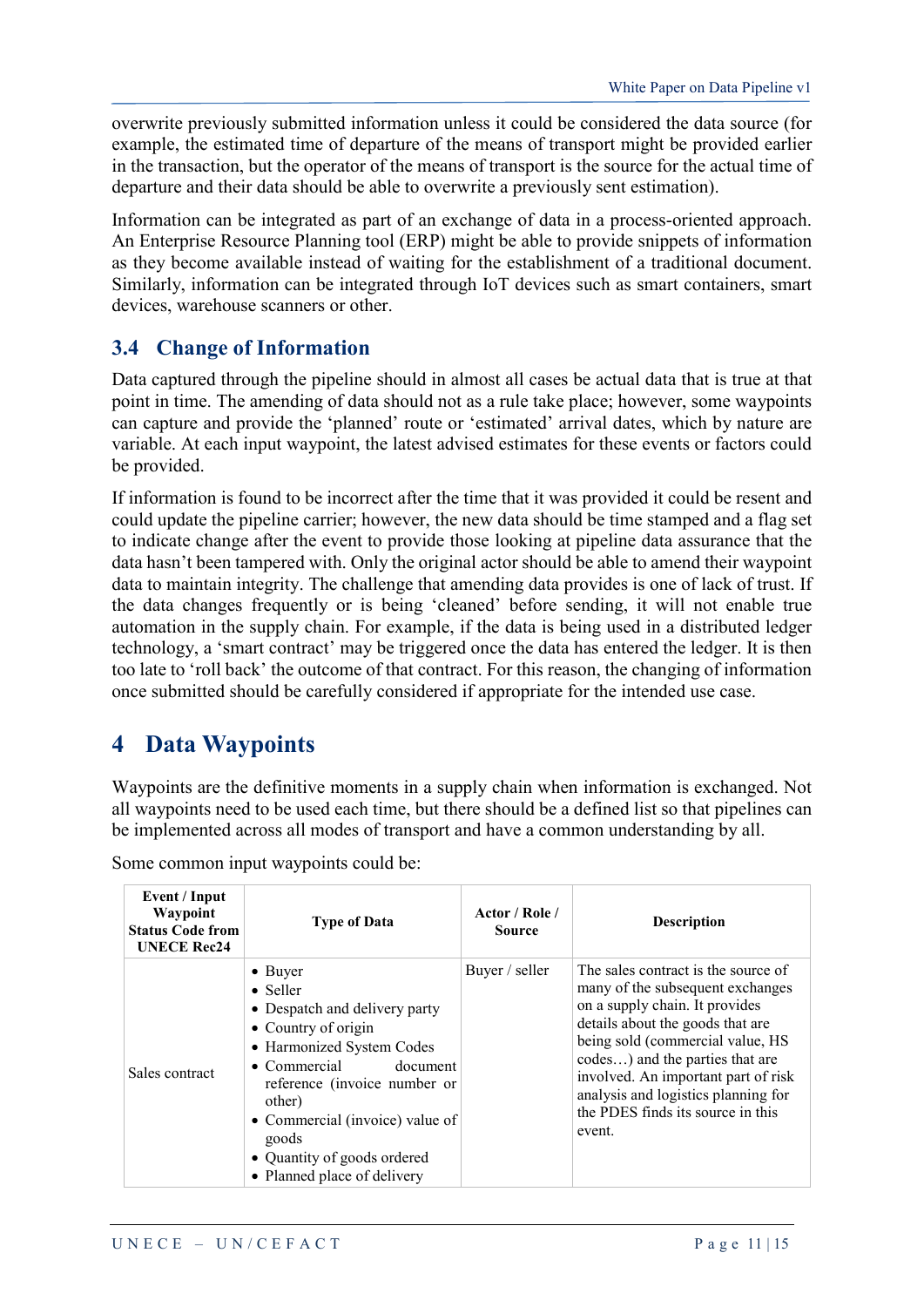|                                                                                                               | • Payment<br>delivery<br>and<br>conditions such as Incoterms                                                                                                                                                                                                                                                                    |                                                                        |                                                                                                                                                                                                                                                                                                                                                                                                     |
|---------------------------------------------------------------------------------------------------------------|---------------------------------------------------------------------------------------------------------------------------------------------------------------------------------------------------------------------------------------------------------------------------------------------------------------------------------|------------------------------------------------------------------------|-----------------------------------------------------------------------------------------------------------------------------------------------------------------------------------------------------------------------------------------------------------------------------------------------------------------------------------------------------------------------------------------------------|
| Goods booked<br>for transport<br>Rec <sub>24</sub> status<br>code 6 (Booking<br>Completed)                    | • Number<br>of<br>packages<br>shipment<br>• Weights<br>· Special handling instructions<br>(perishables, dangerous goods<br>information,<br>temperature<br>control)<br>• Means of transport ID<br>• Port of loading<br>• Planned time of departure<br>• Planned port of discharge<br>• Planned transport route<br>• Freight rate | for $ $ Transport<br>service buyer or<br>transport<br>service provider | The point at which goods are<br>booked with a transport service<br>provider and space allocated for<br>that movement. The transport may<br>take place over multiple shipments<br>under a single transport-sales<br>contract, so some of the<br>information provided from previous<br>waypoints would need to be<br>provided again for that specific<br>movement, for example number of<br>packages. |
| Transport<br>contract<br>(shipping)<br>instruction)                                                           | • Actual<br>point<br>departure/collection<br>• Actual date of collection<br>$\bullet$ Carrier<br>$\bullet$ ETA - estimated time of arrival                                                                                                                                                                                      | of   Transport<br>service buyer or<br>transport<br>service provider    | The instruction for shipment and<br>production of the transport contract<br>(e.g. bill of lading or road<br>consignment note CMR) from the<br>transport service provider to the<br>carrier. Usually done before the<br>shipment takes place but not<br>unusual to provide after the<br>shipment has taken place.                                                                                    |
| Goods loaded for<br>transport<br>Rec <sub>24</sub> status<br>code 13<br>(Collection /<br>Pickup<br>Completed) | • Actual arrival time at pickup<br>place / the place of acceptance<br>· Actual departure time from<br>pickup place / the place of<br>acceptance<br>• Container number<br>• Seal $ID(s)$<br>• Container verified gross mass<br>(VGM)<br>weight<br>[method 2]                                                                     | Transport<br>service provider                                          | The point that the goods are<br>physically loaded onto or into a<br>means of transport to begin the<br>transportation. The goods may be<br>'sealed' into a loading device such<br>as a container or unit load device<br>(ULD). This is the point when<br>liability for the goods is taken over<br>by the Transport Service Provider<br>under the terms of the Transport<br>Contract.                |
| Arrived at port of<br>loading<br>Rec <sub>24</sub> status<br>code 364 (Arrival<br>at Yard)                    | • Actual time of arrival at the Transport<br>port of loading<br>• Power or plug in provided for<br>temperature-controlled goods<br>and devices<br>• Container verified gross mass<br>(VGM) weight [method 1]                                                                                                                    | service provider                                                       | The point at which goods arrive at<br>the port and change of liability<br>usually takes place from the<br>transport service provider to the<br>port or carrier.                                                                                                                                                                                                                                     |
| Goods Departed<br>the Port of<br>Loading                                                                      | • Actual time of departure<br>• Vessel or Flight name/number<br>• Actual Departure Date<br>• Updated ETA                                                                                                                                                                                                                        | Transport<br>service provider                                          | The point at which the goods have<br>actually left the port of loading.<br>Confirming the transport has taken<br>place.                                                                                                                                                                                                                                                                             |
| Goods sold<br>whilst in<br>transport<br>Rec <sub>24</sub> status<br>code 75                                   | • Commercial<br>reference (invoice or other)<br>• New buyer<br>• New seller<br>• Planned place of delivery                                                                                                                                                                                                                      | document   Buyer/seller                                                | Some goods are sold whilst in<br>transit, this can occur multiple<br>times for some commodities. A<br>new commercial transaction is<br>established in this case which<br>would supplement the original<br>commercial contract information.                                                                                                                                                          |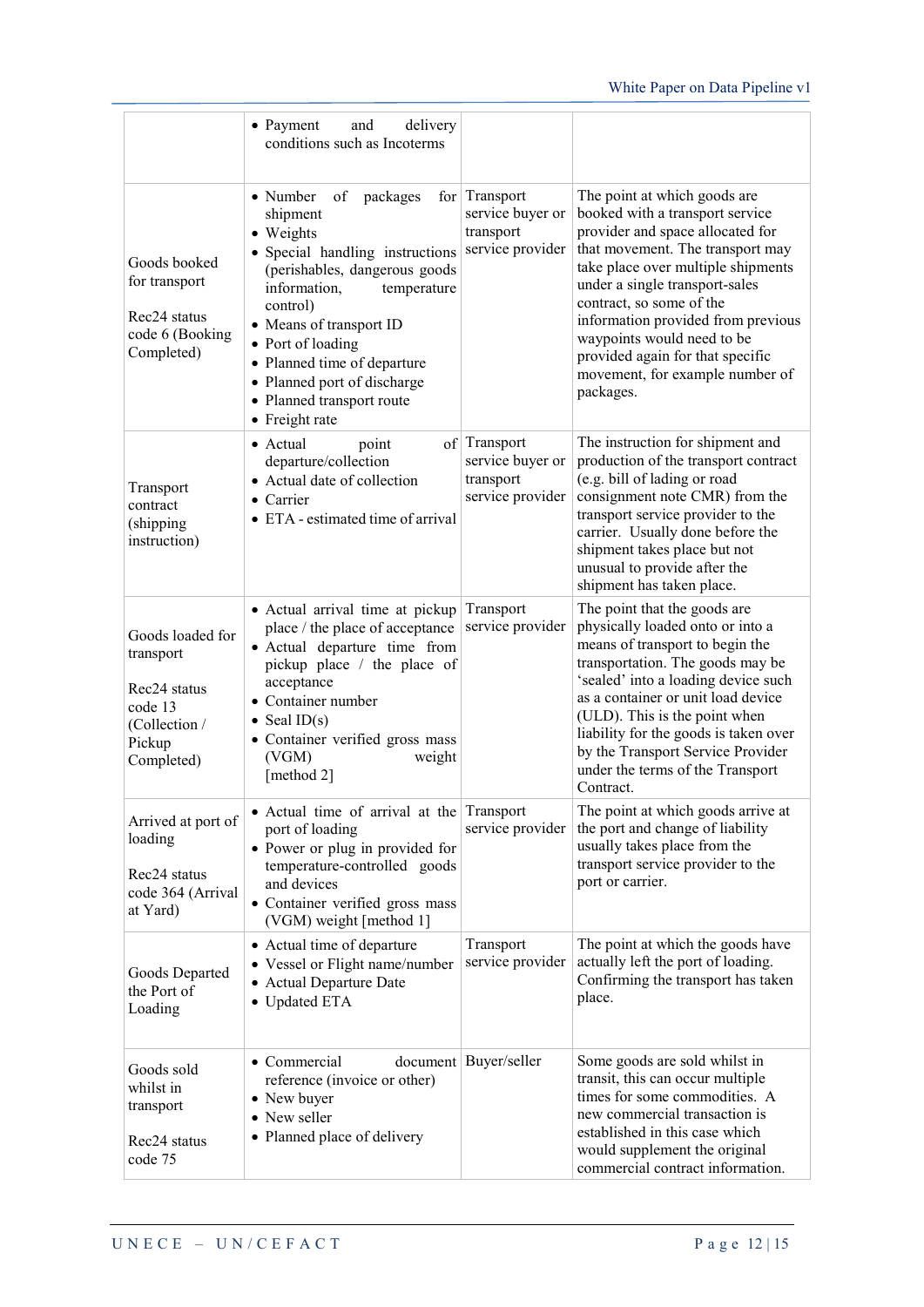| (Consignee)<br>Changed)                                                                                                                                    |                                                                                                                                                                                                                                                                                                                                                                                                                                                       |                               |                                                                                                                                                                                                                                                                                                                                                                                                                                                                                                                                                                                                                                                   |
|------------------------------------------------------------------------------------------------------------------------------------------------------------|-------------------------------------------------------------------------------------------------------------------------------------------------------------------------------------------------------------------------------------------------------------------------------------------------------------------------------------------------------------------------------------------------------------------------------------------------------|-------------------------------|---------------------------------------------------------------------------------------------------------------------------------------------------------------------------------------------------------------------------------------------------------------------------------------------------------------------------------------------------------------------------------------------------------------------------------------------------------------------------------------------------------------------------------------------------------------------------------------------------------------------------------------------------|
| Transhipment<br>(Relay) or transit<br>Rec <sub>24</sub> status<br>code 100<br>(Transshipment)                                                              | • Means of transportation ID<br>• Vessel or flight number<br>• Time of transhipment<br>• Location of transhipment<br>• Updated ETA                                                                                                                                                                                                                                                                                                                    | Transport<br>service provider | Transhipment is the transfer of the<br>goods to another vessel while in<br>transit. A transit point for air is an<br>intermediate stop through which the<br>goods pass and continue on toward<br>final destination. The consignment<br>may be unloaded and loaded onto<br>another aircraft or just stay on the<br>same conveyance. Generally, the<br>consignment remains on the same<br>mode of transport with the same<br>transport service provider. For<br>some modes of transport this could<br>lead to a 'split consignment' where<br>the goods may be separated into<br>partial consignments and moved on<br>a different conveyance number. |
| Transfer                                                                                                                                                   | • New carrier<br>• Means of transportation ID<br>· Vessel or flight name<br>or<br>number<br>• Time of vessel change<br>• Location of vessel change<br>• Updated ETA                                                                                                                                                                                                                                                                                   | Transport<br>service provider | The point at which the consignment<br>changes onto another<br>vehicle/vessel/aircraft, usually on<br>the same mode of transport, but<br>liability changes to a different<br>transport service provider. For<br>some modes of transport this could<br>lead to a 'split consignment' where<br>a partial consignment is transferred<br>and moved on a different transport<br>service provider's conveyance.                                                                                                                                                                                                                                          |
| Import clearance<br>procedure,<br>including<br>temporary<br>storage and<br>transit<br>Rec <sub>24</sub> status<br>code 128<br>(Awaiting Import<br>Release) | • Intended usage of the goods Declarant<br>(commercial or not)<br>• Customs value<br>· Customs destination (direct<br>import, storage, transit, special<br>procedure)<br>• Customs origin (according to<br>importing-national legislation)<br>· Authorization numbers (such<br>storage<br>facility<br>as<br>authorization number)<br>• Authentication<br>$($ of<br>the<br>taking<br>declarant<br>legal<br>responsibility<br>of<br>the<br>information) |                               | The point where the required<br>customs declaration for import or<br>other cross-border regulatory<br>procedure takes place. Much of the<br>information necessary for this<br>output waypoint will be originating<br>from previous input waypoints,<br>however some additional<br>information will probably be<br>required.                                                                                                                                                                                                                                                                                                                       |
| Goods arrived at<br>the final port of<br>discharge<br>Rec <sub>24</sub> status<br>code 40 (Arrival<br>at Port)                                             | • Actual route taken<br>• Actual arrival time                                                                                                                                                                                                                                                                                                                                                                                                         | Transport<br>service provider | The point at which the consignment<br>physically arrives at the port of<br>discharge which are then under<br>customs supervision and possible<br>control.                                                                                                                                                                                                                                                                                                                                                                                                                                                                                         |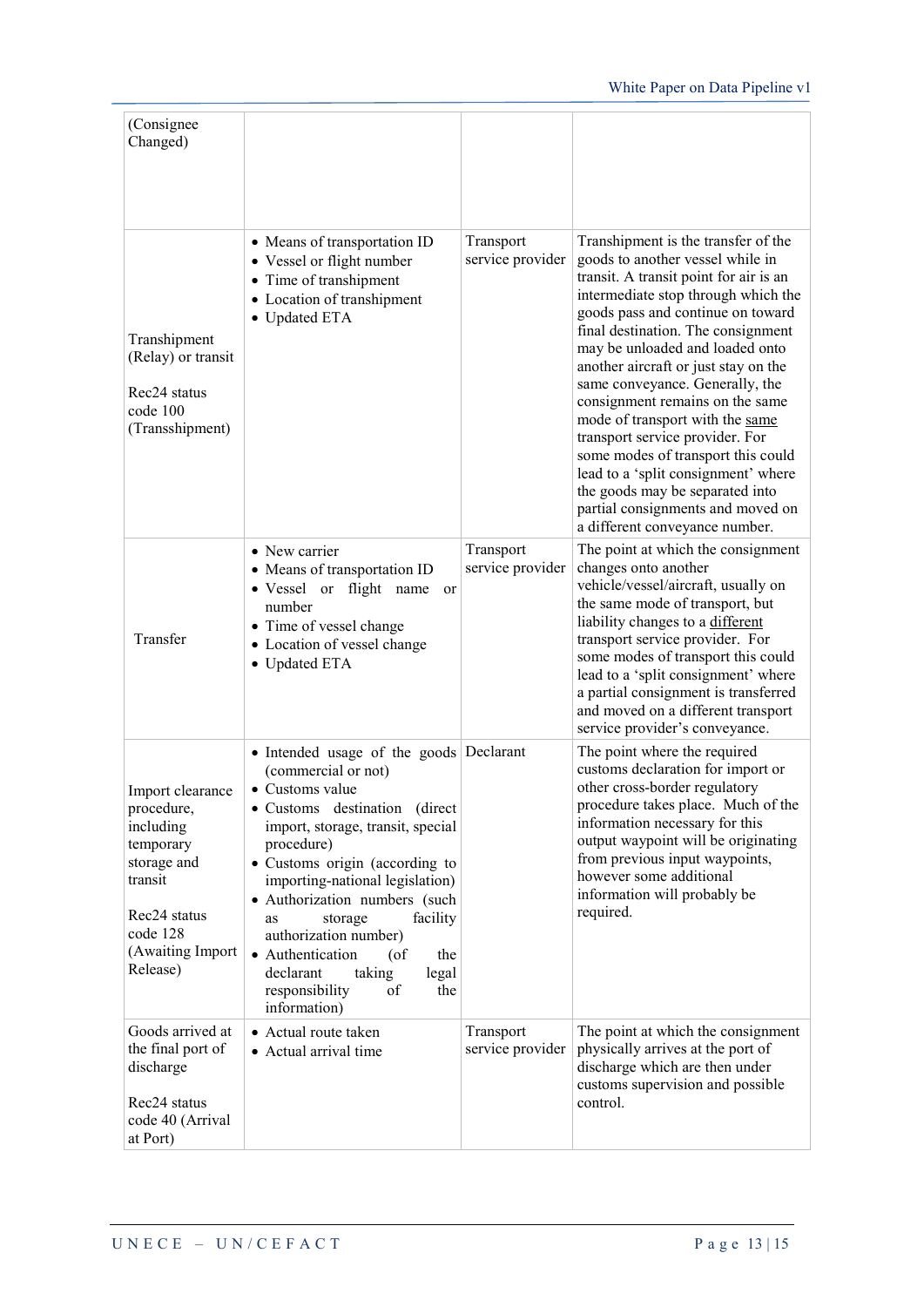| Customs status<br>Rec <sub>24</sub> status<br>codes 12<br>(Cleared by<br>Customs), 17<br>(Customs)<br>Clearance<br>Refused) and 379<br>(Cleared for<br>Release) | · Regulatory decision (goods)<br>cleared, released, or on hold)<br>• Time of regulatory decision                                                                                                                       | Customs or<br>border agency                    | Customs or other regulatory<br>agencies review the shipment for<br>possible violations and value<br>determination. A broker works to<br>make sure the "paperwork" or<br>ideally advanced data is in order<br>and if passed by all required<br>agencies, the goods are considered<br>cleared. This could in future be<br>released prior to arrival if all checks<br>are in place. |
|-----------------------------------------------------------------------------------------------------------------------------------------------------------------|------------------------------------------------------------------------------------------------------------------------------------------------------------------------------------------------------------------------|------------------------------------------------|----------------------------------------------------------------------------------------------------------------------------------------------------------------------------------------------------------------------------------------------------------------------------------------------------------------------------------------------------------------------------------|
| Goods departed<br>the port of<br>discharge<br>Rec <sub>24</sub> status<br>code 365 (Gate<br>Out)                                                                | • Actual departure time                                                                                                                                                                                                | Transport<br>service provider                  | The point at which the goods have<br>actually left the port of discharge,<br>on another means of transport other<br>than that on which they arrived.<br>Depending on the Incoterm, this<br>could also be the delivery point<br>where the consignment changes<br>responsibility to the consignee.                                                                                 |
| Goods delivered<br>Rec24 status<br>code 21<br>(Delivery<br>Completed)                                                                                           | • Actual delivery point<br>• Actual date/time of delivery<br>• GPS position of delivery point<br>• Acceptance<br>of<br>delivery<br>(person) / goods receipt                                                            | Consignee or<br>transport<br>service provider  | The point at which the consignment<br>is actually delivered to the<br>consignee or dispatch party under<br>the transport contract.                                                                                                                                                                                                                                               |
| Doors opened<br>Rec <sub>24</sub> status<br>code 309<br>(Equipment<br>Opened)                                                                                   | • GPS position (versus the trip<br>plan)                                                                                                                                                                               | Customs, border<br>agency or<br>delivery party | Doors opened by customs, border<br>agency or final delivery party. The<br>seal would be broken.                                                                                                                                                                                                                                                                                  |
| IoT alert                                                                                                                                                       | Alerts whenever the<br>physical parameters<br>change outside of set<br>parameters<br>• Doors opening<br>• Shocks and vibration<br>• Temperature<br>· Humidity<br>• Pressure<br>· GPS position for geo-fence<br>trigger | IoT or software<br>provider                    | Alerts could be provided for a<br>number of reasons such as<br>temperature out of range, goods<br>dropped or within a geo-fenced<br>area.                                                                                                                                                                                                                                        |

Waypoints and their use for input or output could be interchangeable and the use would be defined in the specific implementation, as would the data have extracted for the required purpose. Some classic output waypoints for example could be:

| Event / output<br>waypoint | <b>Example Type of Data</b>                                                                                               | Actor / Role /<br><b>Source</b>               | <b>Description</b>                                                                                                                                                                                              |
|----------------------------|---------------------------------------------------------------------------------------------------------------------------|-----------------------------------------------|-----------------------------------------------------------------------------------------------------------------------------------------------------------------------------------------------------------------|
| Door closing               | Container number<br>Seal number<br>Actual date of loading<br>Actual place of loading<br>No packages<br>Weight / cube<br>٠ | Consignor or<br>transport service<br>provider | The point that the goods are<br>physically loaded onto or into the<br>main means of transport to begin the<br>transportation. The goods may be<br>"sealed" into a loading device such<br>as a container or ULD. |